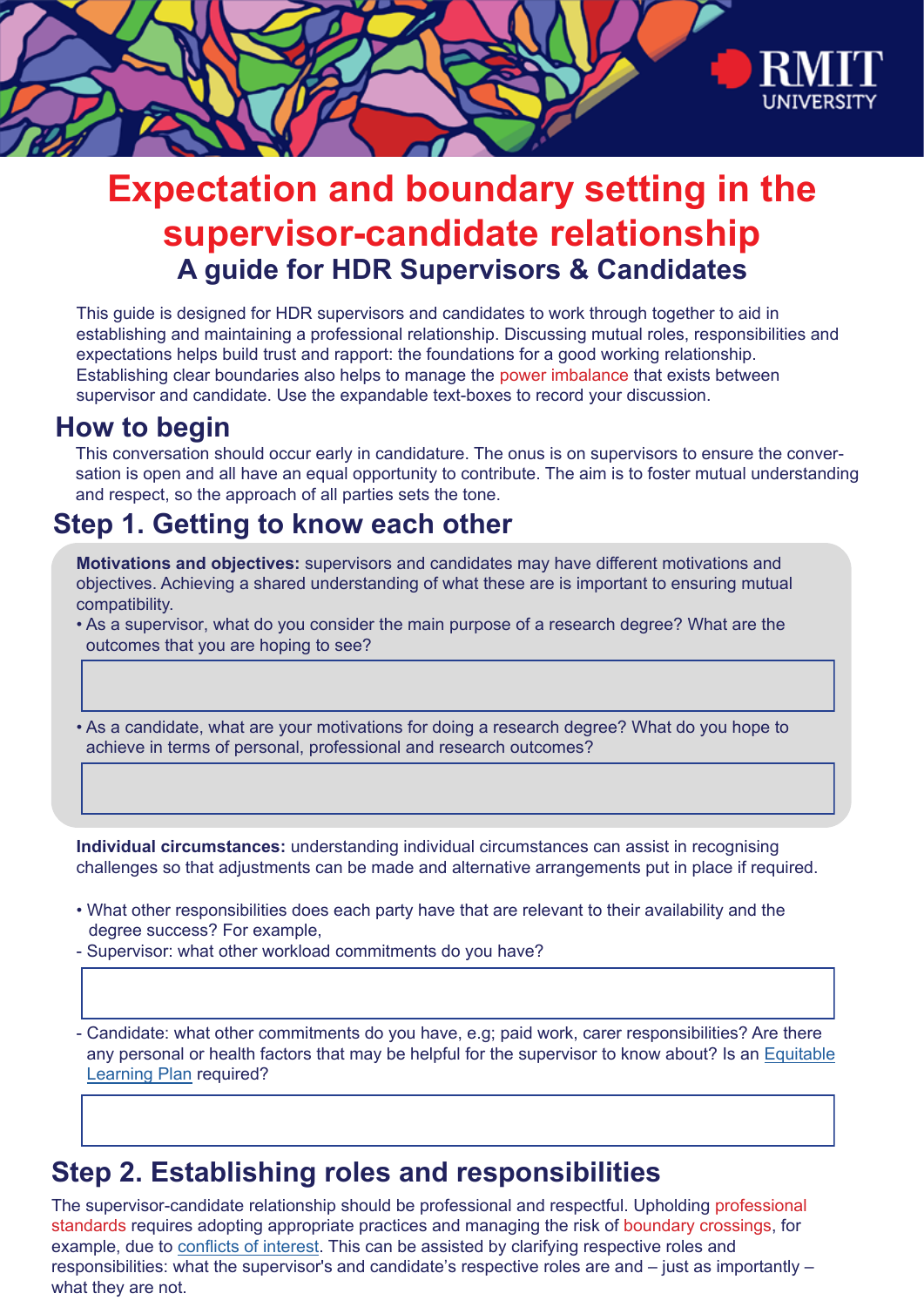

### **What are the supervisors' primary roles?**

For example:

- Guiding the candidate in the design, development and conduct of the research project.
- Providing feedback and advice on draft work at agreed, regular intervals.
- Facilitating opportunities for professional development and networking (e.g. conferences, internships, sessional teaching), and selecting appropriate coursework and other co-curriculum opportunities.

### **What are the candidate's primary roles?**

For example:

- Conducting the day to day research
- Maintaining steady progress

#### **What is not the supervisor's role?**

For example:

- Responding to requests for advice on-call and outside [normal working hours.](https://policies.rmit.edu.au/document/view.php?id=89)
- Providing counselling, personal favours, or emotional support that exceeds a professional relationship.

#### **What is not the candidate's role?**

For example:

- Doing unpaid work e.g; as a research or teaching assistant – in breach of the [Fair](https://www.fairwork.gov.au/about-us/legislation/the-fair-work-system) [Work Act](https://www.fairwork.gov.au/about-us/legislation/the-fair-work-system).
- Working on-call and outside [normal](https://policies.rmit.edu.au/document/view.php?id=89) working hours.
- Providing counselling, personal favours, or emotional support that exceeds a professional relationship.

### **Step 3. Working arrangements**

Agree on a supervision meeting schedule. As per the [HDR Progress Management Procedure,](https://www.rmit.edu.au/about/governance-and-management/policies/hdr/progress-management-procedure) meetings should normally occur at least once per fortnight or part-time equivalent. It is recommended that the candidate keeps records of supervisory meetings. All communication should be professional, courteous and respectful.

#### **Meetings:**

• What should be the frequency, duration, and location of meetings?

• Set appropriate boundaries by discussing working hours and availability. For example, it is not expected that work occurs outside normal working hours, nor that emails are checked at nights and on weekends.

• Decide responsibility for keeping meeting records and the time-frame for circulating the agenda and minutes. Decide where records will be stored, such as MS Teams.

• How long before a scheduled meeting should work be provided to supervisors?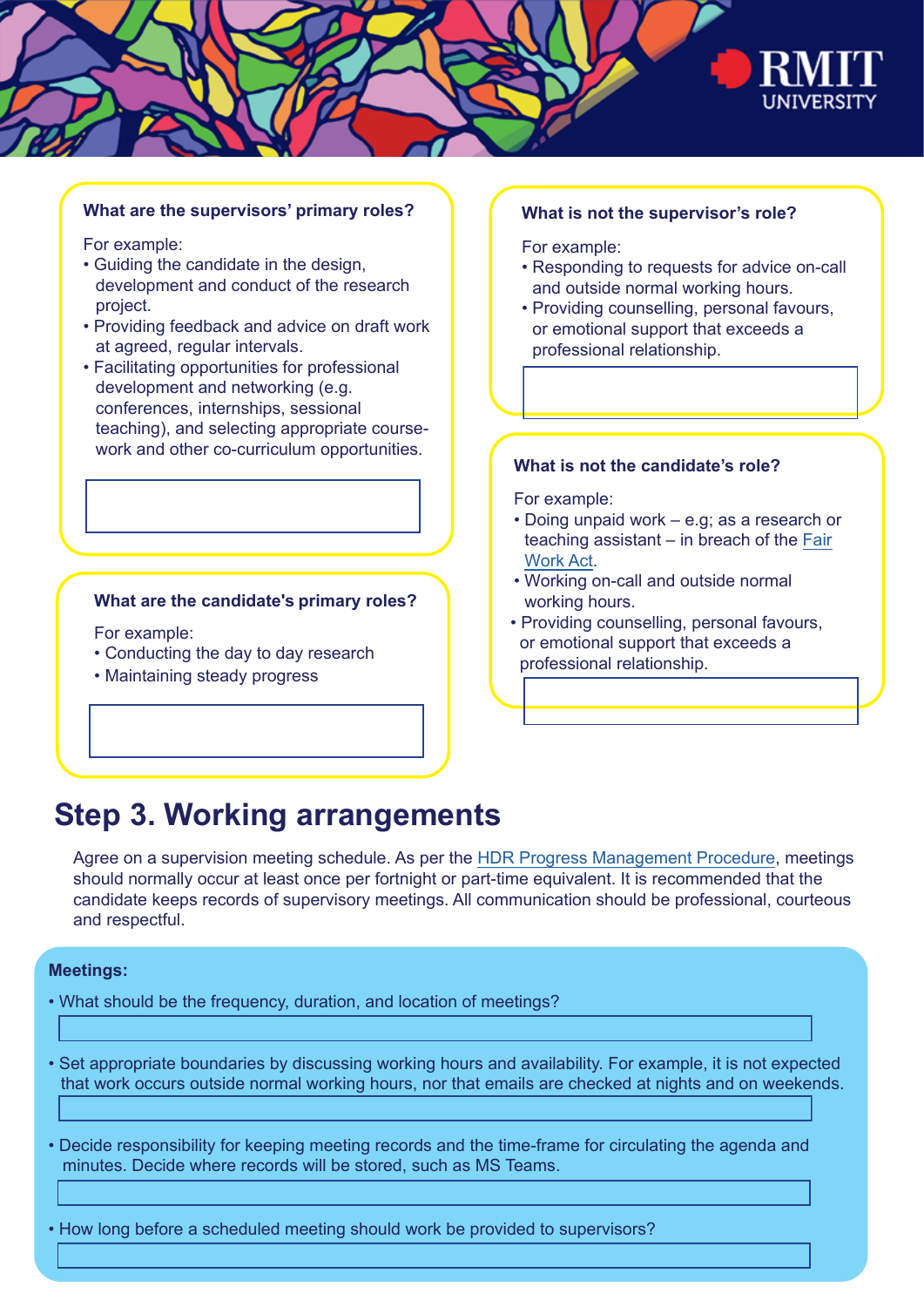

### **Supervisory Team:**

- What is the role of each member of the supervisory team?
- How will the team communicate to ensure everyone is informed?
- How often will all members of the team meet e.g; will all attend each supervisory meeting?
- How much editorial and other feedback will supervisors provide on the candidates' writing?
- How will publishing arrangements be determined?

### **Revisiting expectations and boundaries**

Once established, expectations and boundaries need to be revisited from time to time as needs change. For example, it could be a six-monthly agenda item, or it may be tied to milestone reviews. It is important to set the tone for open communication, allowing for feedback and welcoming conversations about what is working and where there is room for improvement. Due to the power imbalance, candidates may feel uncomfortable about initiating difficult conversations without an invitation or prompt.

## **Further information and definitions**

### **Key concepts:**

**Power imbalance:** Refers to the inherently greater power and influence of supervisors compared to candidates. Candidates are highly reliant on supervisors for the success of their degree and this can impact their capacity to speak-up regarding inappropriate or unsatisfactory demands. Further, dependency compromises free consent, potentially enabling exploitation, sexual harassment and bullying. This power imbalance may be exacerbated by issues such as gender inequality. For example, female candidates in male-dominated research fields may feel discriminated against and unwelcome.

**Professional standards:** are the values and ways of working that apply to both supervisors and candidates. At RMIT, these are set out in the [Student Conduct Policy](https://policies.rmit.edu.au/document/view.php?id=35), staff [Code of Conduct](https://policies.rmit.edu.au/document/view.php?id=52) and [Workplace Behaviour Policy](https://policies.rmit.edu.au/document/view.php?id=122#major2).

**Boundaries:** refers to the limits that are necessary to maintain the professional standards that apply in the supervisor – candidate relationship. Boundary crossings occur in departures from accepted norms and standards and boundary violations occur when one party is exploited by another.

**Supervisory good practice:** Supervisors adopt a considered, student-centred approach that is structured yet flexible enough to be adaptable to the needs of individual candidates, the demands of the research project and changing circumstances, as per the [RMIT Supervision Code of Practice](https://policies.rmit.edu.au/document/view.php?id=20)

**Cultural diversity:** The research training context is highly culturally and linguistically diverse. Cultural backgrounds can influence perceptions about expectations and boundaries. Misunderstandings can arise due to cultural differences or, conversely, cultural stereotypes, or shared-cultural assumptions. Refer to these [International Education Association of Australia guides: f](https://www.ieaa.org.au/documents/item/1038)[or HDR supervisors](https://www.ieaa.org.au/documents/item/1039)[; for HDR](https://www.ieaa.org.au/documents/item/1038)  candidates